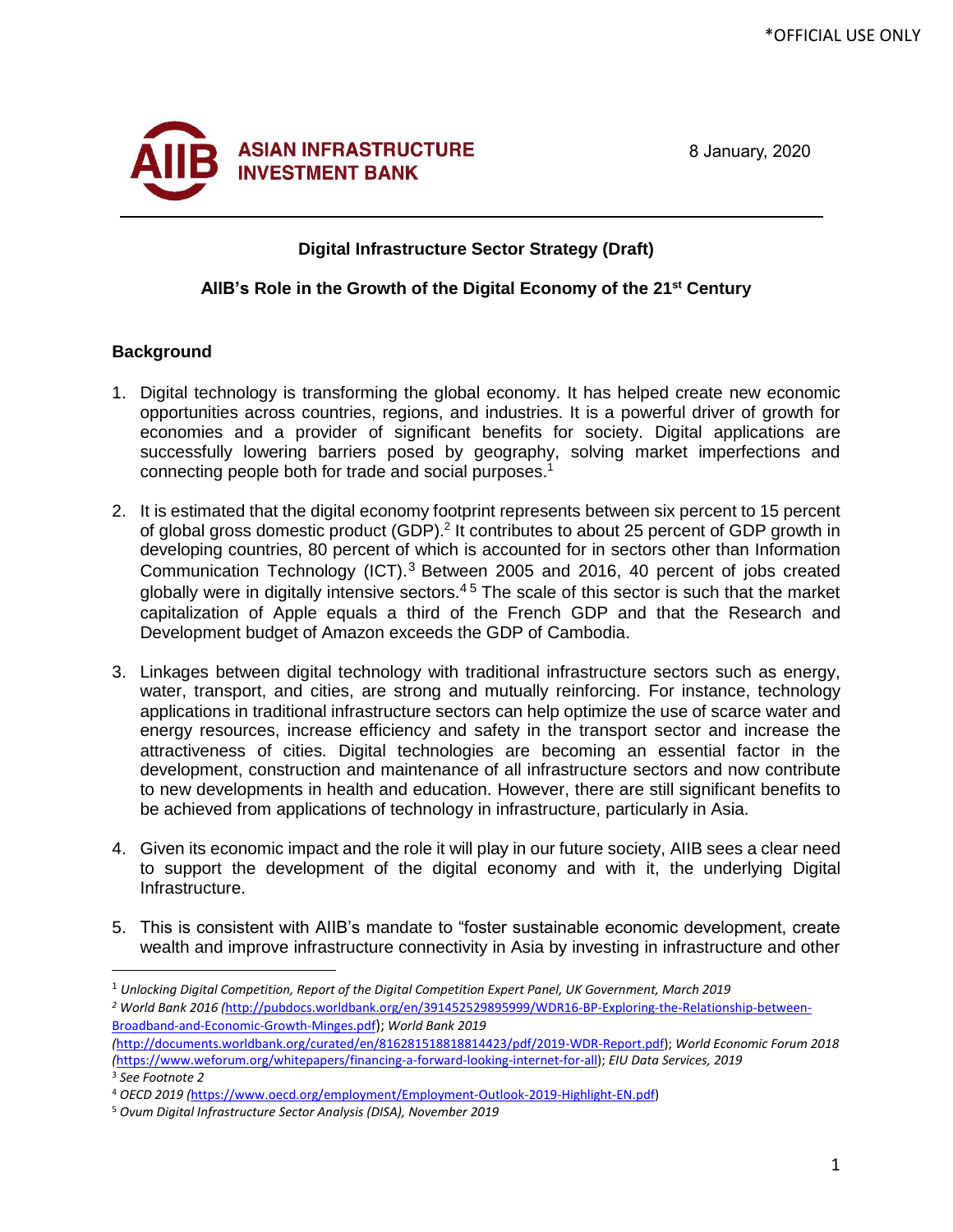productive sectors," and AIIB's core values of "Lean, Clean and Green." Digital infrastructure is Green and Lean, with a comparatively lower carbon footprint than other traditional infrastructure sectors, and applications that help minimize the use of non-renewable resources. It is also Clean, as its applications help increase transparency in processes.

## **Coverage of Digital Infrastructure in the Strategy**

- 6. Digital Infrastructure is no longer limited to hard physical assets, structures, and facilities. Today, it also extends to the architecture that connects it and to the technological applications to operate it. This is referred to as soft infrastructure.
- 7. In this Strategy, AIIB's coverage of Digital Infrastructure will include both hard and soft infrastructure.
- 8. Hard infrastructure is defined as:
	- i. *Transport and Connectivity*. This includes, among others, optical fiber networks, optical ground wires, satellites and towers, cross-border links, and adjunct physical infrastructure. These elements help establish the connectivity of the whole Digital Infrastructure ecosystem.
	- ii. *Processing and Storage.* This includes, among others, datacenters, data repositories, cloud computing providers, content delivery network providers, IXPs (Internet Exchange Points).
- 9. Soft infrastructure is defined as:
	- i. *Services and Applications*. This includes, among others, applications, and services such as building information system (BIM), computer emergency response team (CERT) and security operated centers (SOC), as well as new categories of technology services including fintech, digital identity, and e-platforms. Services and Applications allow (1) systems and networks to operate, (2) infrastructure-specific applications to increase network efficiencies and drive sustainability and (3) technical support throughout the ecosystem.
	- ii. *Terminals and Devices*. This includes, among others, sensors, and devices used to optimize all infrastructure sectors and enhance their efficiency and sustainability. Examples are smart grids, smart meters, and terminal devices used by the public such as cell phones or computers.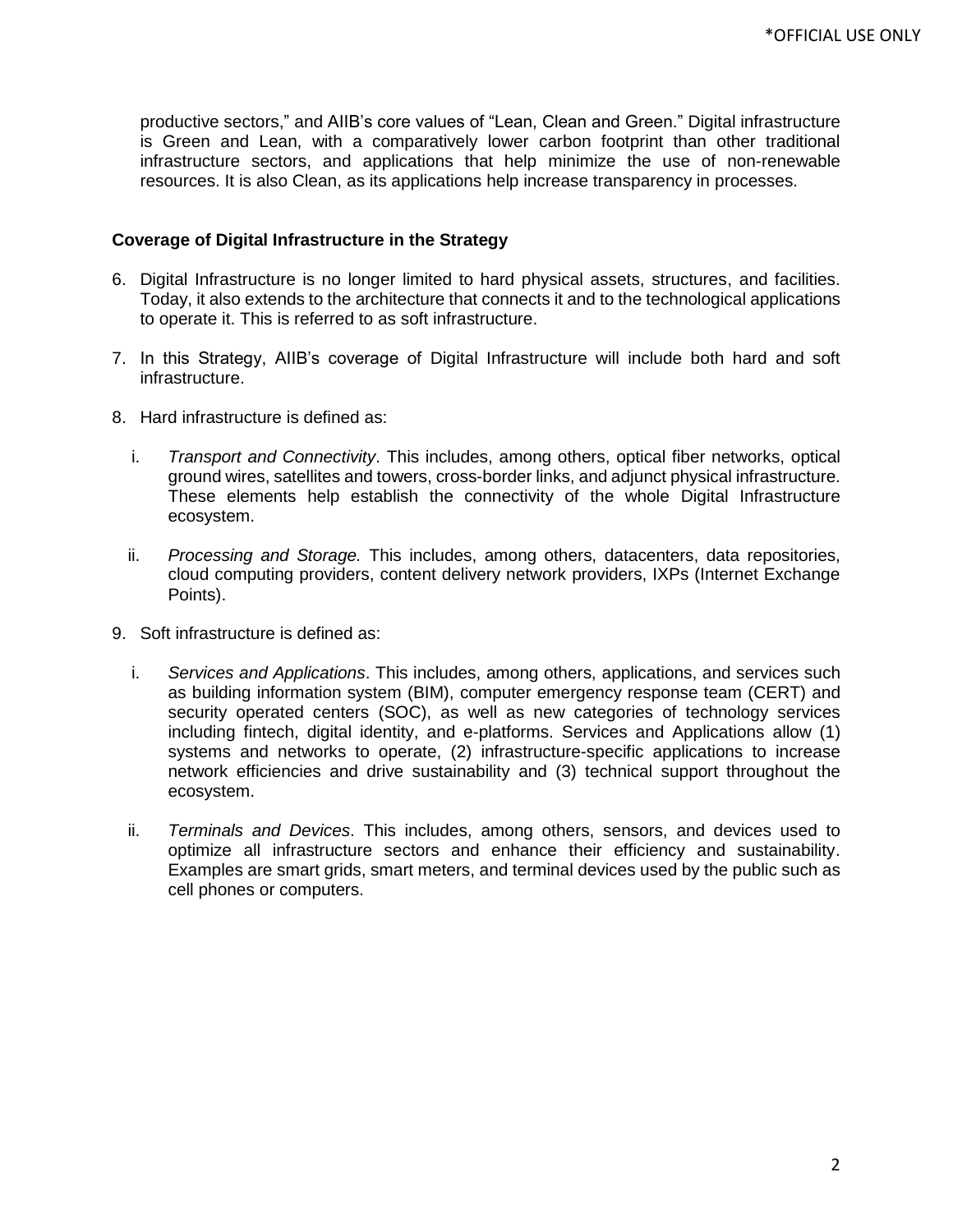

- 10. Hard and soft infrastructure are strongly interdependent. Hard infrastructure cannot be operated without the use of soft infrastructure; soft infrastructure cannot be deployed without hard infrastructure.
- 11. The providers of hard and soft infrastructure vary greatly, making it difficult to make a clearcut categorization of economic entities forming the sector along infrastructure types. Entities will include mobile and fixed broadband providers, cable broadband operators, wholesale operators providing shared infrastructure services, data repository and cloud computing firms, terminal equipment manufacturers, and internet services providers. They are all part of a complex Digital Infrastructure eco-system where assets are often shared between operators. Therefore, financing this sector will require flexibility and agility.

## **Supporting the Growth of the Digital Infrastructure Sector in Asia**

- 12. Digital infrastructure is generating important economic benefits. It has a direct association with productivity gains, which translate to competitiveness and economic growth. In developing countries, a 10 percent increase in broadband coverage results in 1.4 percent of GDP growth.<sup>6</sup>
- 13. The growth of the sector has mostly been financed by the private sector. However, the growth has been so fast that current private financing sources are no longer sufficient to cover needs. In low- and middle-income countries, the level of investment required to set-up the basics of a modern Digital Infrastructure by far exceeds available capital resources. In parallel, there has also been a slowing down of multilateral development bank's (MDB) financing directed to the ICT with less than one percent of their resources directed to it.<sup>7</sup> Such a slow-down can be explained by several factors, including an information asymmetry between expected demand

<sup>6</sup> *ITU Broadband commission Report, September 2019*

*<sup>7</sup> World Wide Web Foundation, Alliance for Affordable Internet, Xalam Analytics (*[http://a4ai.org/wp](http://a4ai.org/wp-content/uploads/2018/04/MDB-Investments-in-the-ICT-Sector.pdf)[content/uploads/2018/04/MDB-Investments-in-the-ICT-Sector.pdf\)](http://a4ai.org/wp-content/uploads/2018/04/MDB-Investments-in-the-ICT-Sector.pdf)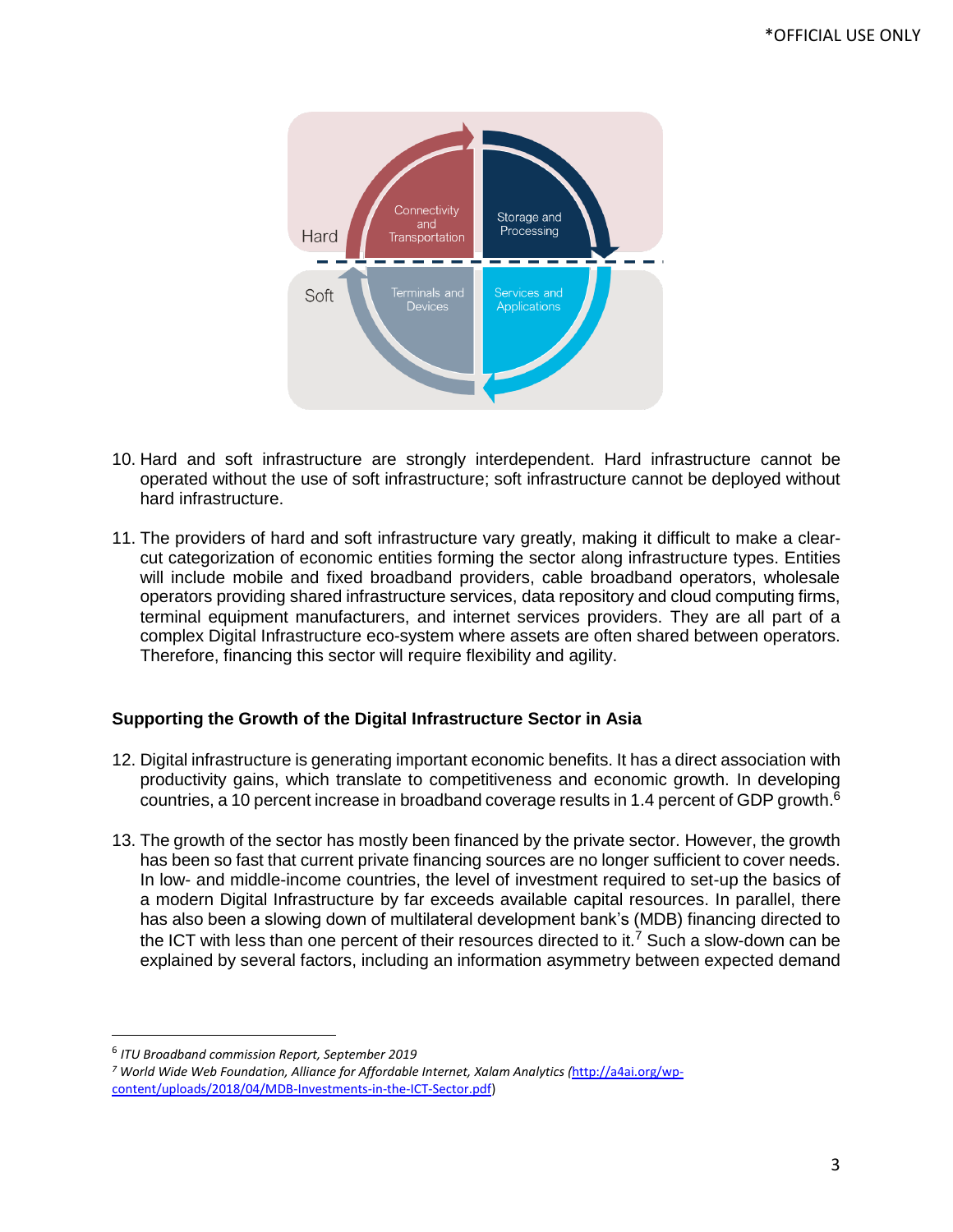and supply of finance. The combination of these two factors has resulted in a growing financing gap in Asia $^{\rm 8}$ , which is expected to amount to USD133 billion by 2025.  $^{\rm 9}$ 

- 14. In addition, as the sector grows, so does the digital divide between urban and rural populations, income levels, and along gender lines. It is estimated that 49 percent of the global population does not have access to broadband.<sup>10</sup> In Asia, only 26 percent of the rural population has access to broadband. Women are 10 percent less likely to own a mobile, with this gap growing to 28 percent in South Asia.<sup>11</sup>
- 15. Finally, the adoption and mainstreaming of technological applications to traditional infrastructure lead to better allocation and management of resources, efficiency gains, and productivity increases. Technology, as diffused through digital applications, contributes to a more sustainable infrastructure sector.
- 16. The positive economic impact of Digital Infrastructure, the necessity to bridge the growing digital divide, reducing the financing gap, and benefits of technology applications in traditional infrastructure, justify the involvement of a multilateral institution like AIIB in the sector.

#### **AIIB's Vision, Objectives and Comparative Advantages**

- 17. AIIB's vision is to play a leading role in financing the growth of Digital Infrastructure in Asia, with the objectives of supporting AIIB members' efforts in bridging the digital divide, increasing competitiveness of their economies and the efficiency of infrastructure. To do so, AIIB will leverage and mobilize financing, develop its partnerships, manage risks, and play a catalytic role in building knowledge for the financing of Digital Infrastructure. AIIB expects to go beyond its traditional financing role to help build a strong ecosystem and foster the adoption of technology in infrastructure through the demonstration of its benefits.
- 18. This vision interfaces with other bank strategies. It reinforces AIIB's role as a facilitator of technology adoption across all infrastructure sectors, thus contributing to the objectives of the transport, energy, water, and sustainable cities strategies.
- 19. AIIB's role in Digital Infrastructure is supported by several additionalities and comparative advantages:
	- i. Private sector resources have fallen short of the Digital Infrastructure sector needs, in terms of financing amounts, structure, standards, and breadth. AIIB can leverage its balance sheet to provide significant financial resources with longer maturities and appropriate financing instruments.
	- ii. AIIB's status as a multilateral bank in Asia gives it an advantage in mobilizing finance from the private sector and other multilateral partners, and providing better financing terms along with adequate risk-sharing arrangements.

<sup>8</sup> *Financing gap is defined by the difference between investment needs (as defined by country strategy statements and firm-level capital expenditure projections), and availability of finance (as defined by the sum of corporate finance, project finance, public sector budget projections and MDB financing)*

<sup>9</sup> *Global Infrastructure Outlook, G20, 2019*

<sup>10</sup> *See footnote 5*

<sup>11</sup> *See footnote 5*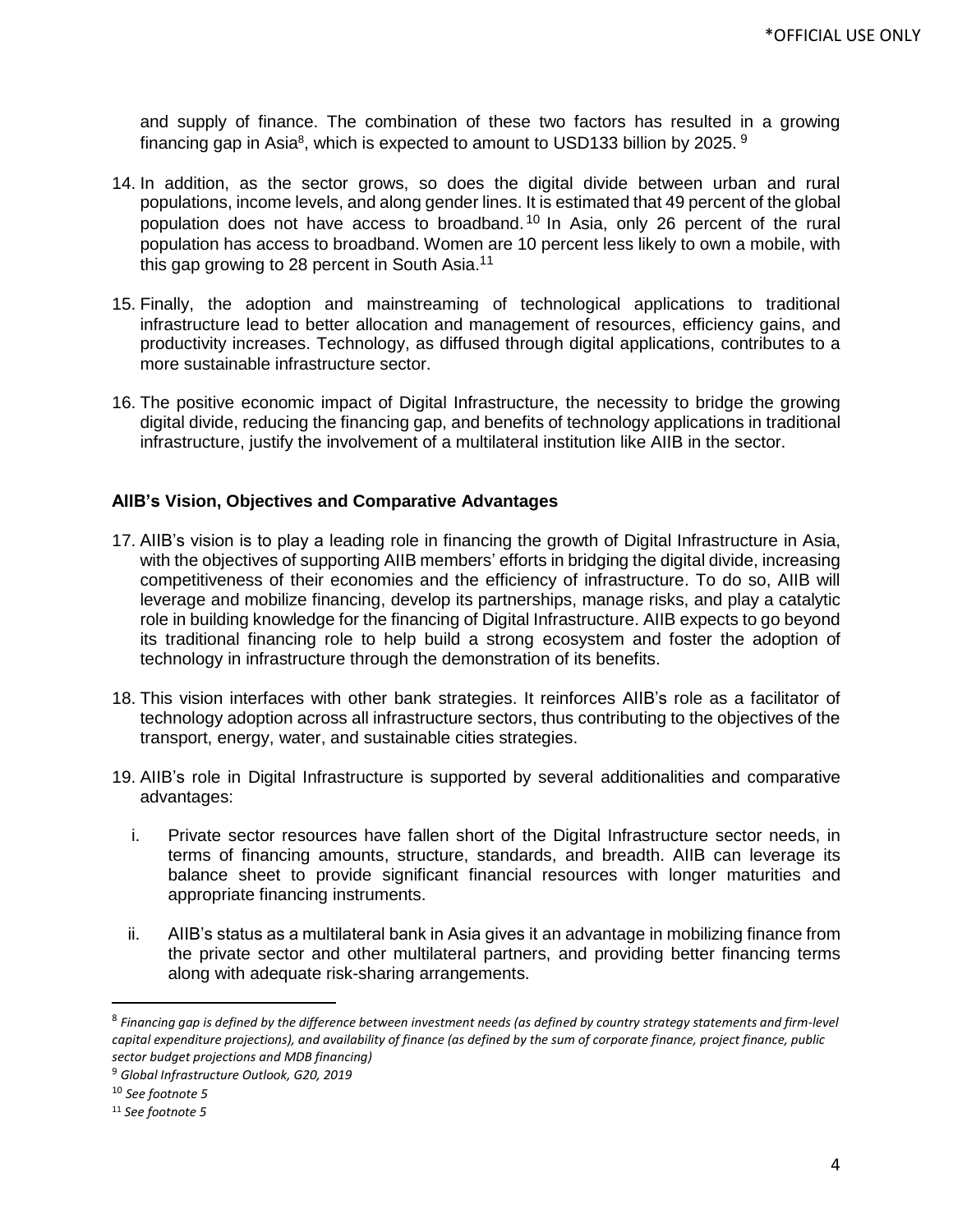- iii. AIIB's involvement helps mitigate political risks thanks to its status as a MDB. This is especially relevant in the context of a fast-changing regulatory environment for Digital Infrastructure, given AIIB's unique ability to reach out to government institutions and keep abreast of the latest policy changes, to ensure adequate compliance of its investments.
- iv. AIIB's high-quality standards will support the healthy growth of the Digital Infrastructure sector. Its open procurement requirements will help promote fair competition and enforce regulations that are critical to the sector. Its environmental and social standards will help ensure development outcome of Digital Infrastructure investment.
- v. AIIB's experience in financing traditional infrastructure is directly applicable to hard Digital Infrastructure such as cables, towers, and datacenters. Beyond hard Digital Infrastructure, this experience also extends to managing regulation issues, economies of scale and network effects, access issues, and environmental and social considerations.
- vi. Soft Digital Infrastructure allows, among others, to an increase in the efficiency of existing infrastructure sectors. Through its existing portfolio of investments, AIIB is uniquely positioned to understand how to bundle hard and soft infrastructure investments, and formulate optimal financing solutions.
- vii. AIIB's physical proximity to a vibrant Digital Infrastructure market in Asia endows it with a natural ability to develop strong technical expertise in this sector.

#### **Investments Areas**

20. AIIB will invest in the following areas:

- i. Hard Digital Infrastructure. Invest and foster the development and enhancement of hard Digital Infrastructure to bridge the digital divide.
- ii. Soft Digital Infrastructure. Invest and foster the adoption of technology in traditional infrastructure sectors, including transport, energy, water and cities, and other productive sectors, to increase efficiency and sustainability.
- 21. To ensure the additionaly of AIIB's financing, AIIB will not invest in areas that are well-financed by the private sector, such as handheld devices sold as consumer goods.

## **Risks**

- 22. Investment in Digital Infrastructure is often associated with new emerging risks that may be different from those faced in more traditional infrastructure sectors. At this stage, AIIB has identified four main risk categories:
	- i. Regulatory risks.
		- a. *Information Privacy*. Data sharing and processing have led to risks associated with inappropriate use of personal information by third parties, public or private. Regulatory safeguards have been gradually developed and adopted at country level to ensure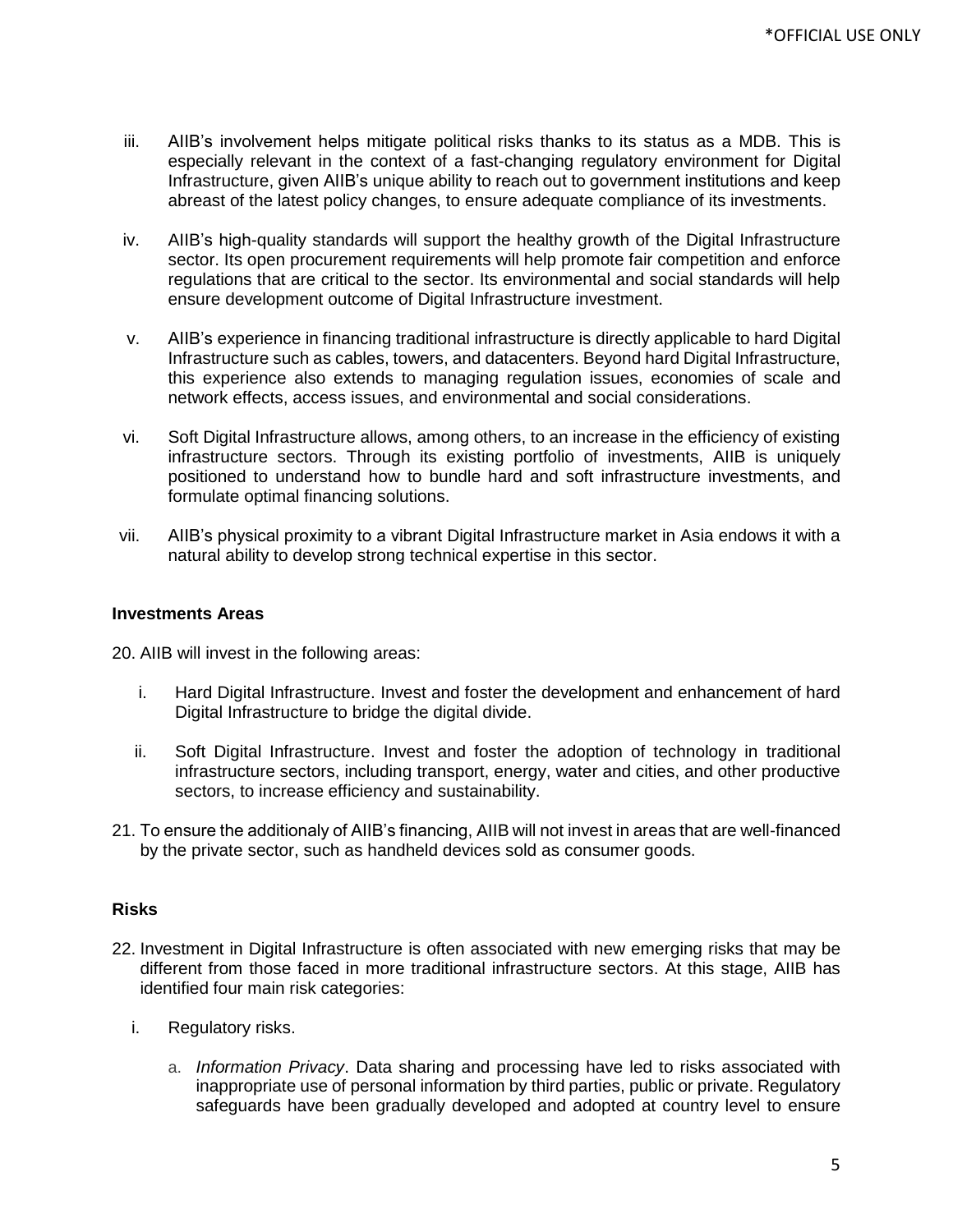that communications over public networks maintain respect for fundamental rights, in particular a high level of data protection and of privacy. These regulations also apply to the use of certain technologies and to the way data is gathered, shared and used.

- b. *Competition, Price, and Fiscal Policy*. The dominance of a handful of firms in some market segments could lead to situations that would affect universal access and further increase the digital divide. Competition and price and fiscal policies are well-tested in other infrastructure sectors and are a viable response to these risks. In addition, the development of shared infrastructure between several operators (as with the emerging 5G technology), helps lower the risk to see a private firm engage in activities that would have negative consequences for users.
- c. *Cybersecurity*. Associated with the growth of the internet, cyber-attacks on systems and networks may threaten firms, utilities, and services provided to people. Cybersecurity is enforced through law. It requires a regulatory framework consistent across regional borders.
- ii. Technology Obsolescence. Technology can become obsolete over the financing period or over project implementation. AIIB will manage this risk by adapting the maturity of its debt to the expected life expectancy of the asset, and by investing in technology-neutral assets, where universal access to the infrastructure is not restricted by defensive technological standards.
- iii. Reputational Risk. Some firms or specific technology may be associated with a higher reputational risk that may affect the feasibility of the investment, its return, or possibly the reputation of the financier. It is important for a MDB to evaluate these risks and manage them actively.
- iv. Environmental and Social Impact Risks. Digital Infrastructure tends to be associated with a lighter footprint than traditional infrastructure sectors. Nevertheless, there can be specific waste management issues associated with the disposal of towers, cables or devices. High electricity consumption has been multiplied by the increased use of data. Social inclusion risks include access inequalities according to gender, geographic location (urban versus rural), income levels and physical ability.
- 23. AIIB will manage regulatory risks by ensuring compliance of its investments with country-level regulations and laws. AIIB does not have a role in policy changes but understands that this sector is associated with emerging new regulatory requirements that can differ quite significantly from country to country. Given the sector's complexity and fast pace, AIIB will build an in-house capacity to specifically manage regulatory risks. AIIB also intends to develop partnerships with other financiers who have more experience in the Digital Infrastructure sector to better identify, evaluate and manage these risks.
- 24. Nevertheless, AIIB recognizes that some of the risks posed by this sector might be too high or evolving too rapidly to be mitigated adequately. In such cases, AIIB will not finance the underlying projects.
- 25. As in other infrastructure sectors, such as transport, energy or water, the environmental and social risks will be managed under the guidance of AIIB's Environmental and Social Policy.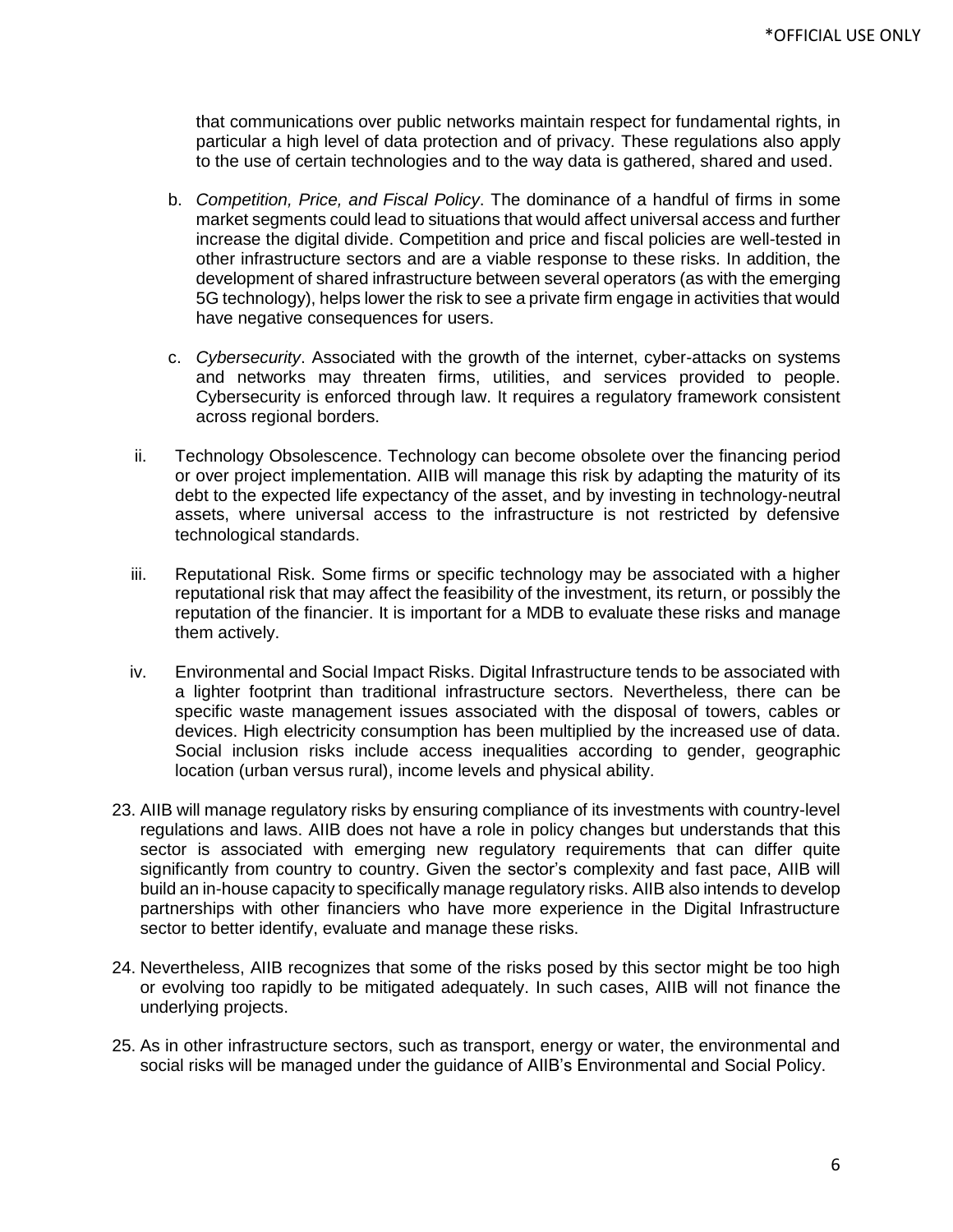## **Growing AIIB's Internal Capacity to Invest**

26. Investing in the Digital Infrastructure sector requires a selective, prioritized and progressive approach.

#### *Investment Principles*

- 27. Given the nature of the sector, prudence will be top principle that AIIB will adopt in pursuing its investment in digital infrastructure. AIIB will only consider those projects supported by good governance, regulatory standards and sound banking principles. To achieve its vision and objectives, the following three main principles will guide AIIB's prioritization of investments:
	- i. *Inclusiveness:* The investment has a positive impact on inclusion, e.g., between urban and rural populations, along gender lines, or along income levels.
	- ii. *Competitiveness*: The investment is economically sound and contributes to the competitiveness of the economy.
	- iii. *Efficiency*: The investment enables efficiency improvements in traditional infrastructure with respect to cost reduction, value creation, resilience, longevity, etc.

#### *Investment Progression*

- 28. Given AIIB's current knowledge and expertise, it is expected that the Bank will be in a position to invest in hard infrastructure from the start of implementation of this Strategy. In effect, risk analysis and banking practice applicable to hard infrastructure, are generally similar to that of traditional infrastructure sectors, including on regulatory, environment and social matters.
- 29. Investing in soft infrastructure will require a more gradual approach, given the complexity and associated risks. AIIB will initially focus its financing efforts on applications, services, and devices that help mainstream technology innovations in traditional infrastructure sectors such as transport, energy, water, and cities. As its expertise develops, AIIB will help mobilize financing for other productive sectors that help grow the Digital Infrastructure sector, for instance in health and education technology.

#### *Building Partnerships*

- 30. Partnerships with private and public institutions will be crucial to implement this Strategy to crowd-in additional financing resources and facilitate access to knowledge. Specifically, these partnerships will:
	- i. Grow AIIB's Knowledge Base. Partnerships with financiers that have a longer standing involvement in the sector, renowned firms in the digital economy, regulatory agencies, and other stakeholders, will give the Bank access to a strong knowledge base. This will be critical to help build upstream knowledge, which could then be used to better structure financing solutions and manage risks.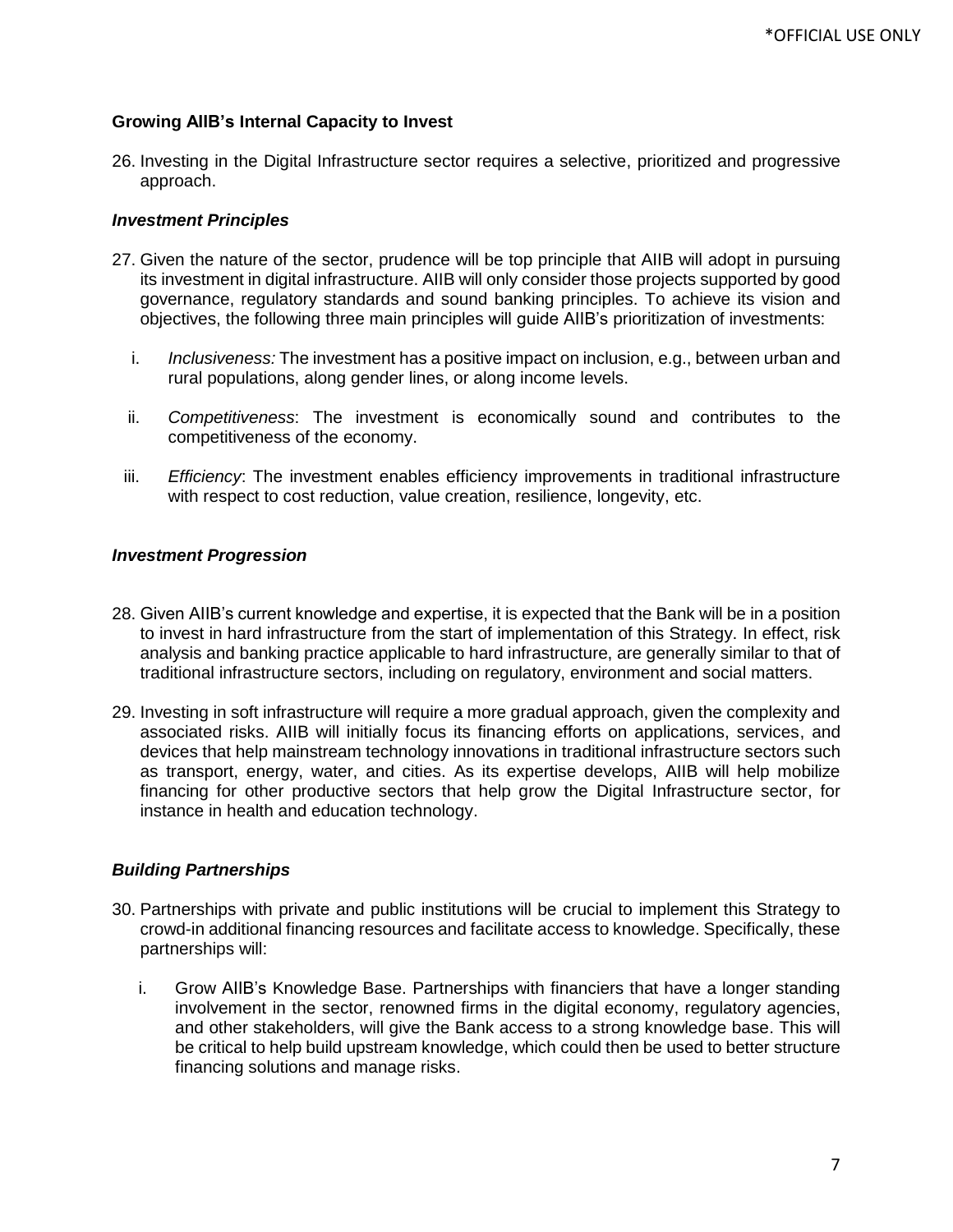- ii. Mobilize Capital. AIIB will work with other private financial institutions, institutional investors, MDBs, bilateral aid agencies and organizations providing finance to identify and structure financing solutions.
- iii. Share Risks. Through co-financing or other guarantee and syndication arrangements, AIIB will be able to share some of the commercial and political risks.
- iv. Build Information-sharing Platforms. One of the biggest challenges of the sector resides in the uneven level of, and access to, information on available technologies, regulatory standards, and financing practices. Within the boundaries of its mandate, the Bank sees a role in promoting the adoption of internationally recognized regulatory standards at the country level. It also intends to promote an open-source information platform allowing infrastructure project sponsors access to comparative information on the benefits of applicable technologies.

#### *Building Internal Capacity*

- 31. Acquiring new expertise and building new internal capacity is at the heart of the implementation of the Digital Infrastructure strategy. AIIB will build a team with specific expertise in the Digital Infrastructure sector, from sector specialists to regulatory experts, to allow it to grow its Digital Infrastructure portfolio prudently.
- 32. Partnerships with industry sponsors, co-financiers and other stakeholders will help accelerate the capacity building process, with the objective of transforming AIIB into a leading financier of Digital Infrastructure.

#### **Results Monitoring Framework**

33. Given the diversity of possible outcomes and evolving nature of the sector, the development of portfolio level results framework proves to be challenging. Nonetheless, the drafted sector results framework tries to capture progress in achieving objectives of investments at portfolio level, nothing that a variety of outcomes can be captured at the project level. For example, the applications of technology in traditional infrastructure sectors will lead to efficiency gains. However, it may not always be possible to measure and capture these outcomes solely through the Digital Infrastructure investment, but needs to be considered together with the outcomes of the traditional infrastructure project. This reflects the cross-sectoral nature of the Digital Infrastructure sector with other key sector strategies. With fast development of the sector, it is expected that proposed portfolio indicators will be reassessed and refined as AIIB gains more operational experience.